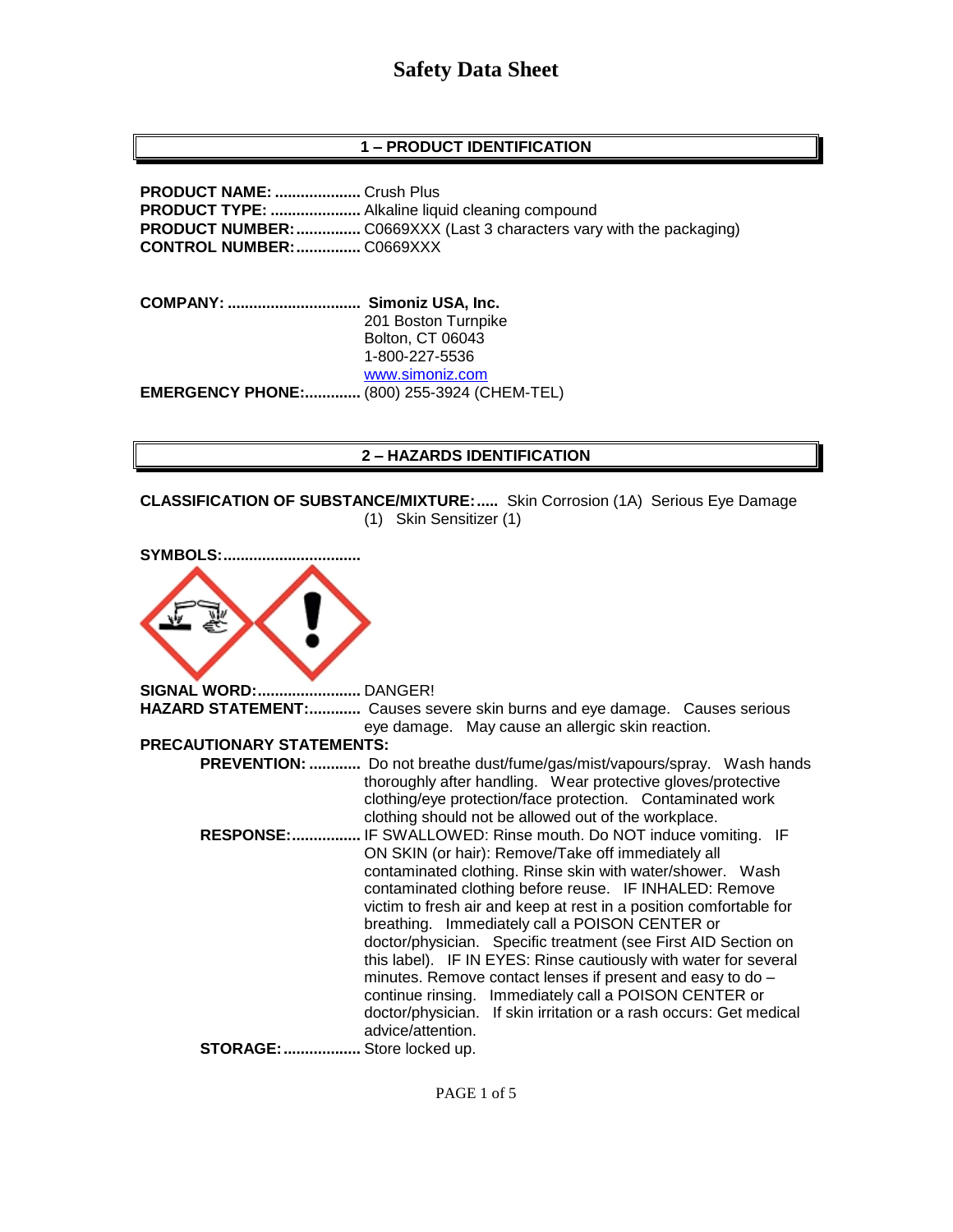**DISPOSAL: .................** Dispose of container and contents in accordance with local regulations.

### **3 – COMPOSITION / INFORMATION ON INGREDIENTS**

**INGREDIENT C.A.S. NUMBER** Water 7732-18-5 Sodium Dodecylbenzene Sulfonate 25155-30-0 d-Limonene 5989-27-5 Detergent Range Alcohol Ethoxylate 68439-46-3 Sodium Octane Sulfonate 5324-84-5

Percentages of ingredients are being withheld as trade secret information. This information will be disclosed as necessary to authorized individuals

# **4 – FIRST-AID MEASURES**

|                        | <b>BREATHING (INHALATION):</b> If victim shows signs of discomfort or irritation, remove to fresh<br>air. If symptoms persist, get immediate medical attention.                                                                             |
|------------------------|---------------------------------------------------------------------------------------------------------------------------------------------------------------------------------------------------------------------------------------------|
|                        | <b>SWALLOWING (INGESTION): .</b> DO NOT INDUCE VOMITING! Drink a large quantity of water or<br>milk. Do not attempt to give liquids to an unconscious person.<br>Get immediate medical attention!                                           |
| EYES:                  | Flush eyes with a large quantity of fresh water for at least 15<br>minutes. Apply ice compresses and GET IMMEDIATE<br>EMERGENCY MEDICAL ATTENTION by an eye specialist. It<br>may be necessary to take victim to a hospital emergency room. |
| <b>SKIN (DERMAL): </b> | Flush from skin and clothing with large amounts of fresh water. If<br>irritation persists, consult physician. Wash contaminated clothing<br>before wearing.                                                                                 |

#### **5 – FIRE-FIGHTING MEASURES**

**FLASHPOINT:...........................** This product is non-flammable.

**EXTINGUISHING MEDIA:.........** This product is non-flammable. Use extinguishing media suitable for materials already burning.

**SPECIAL FIRE FIGHTING PROCEDURES: ............**Firefighters working in areas where this product is present should be equipped with an approved, fully enclosed SCBA.

**UNUSUAL FIRE AND EXPLOSION HAZARDS:......**None known.

#### **6 – ACCIDENTAL RELEASE MEASURES**

**SPILL PROCEDURES: .............** Dike to prevent spillage into streams or sewer systems. Consult local, state and federal authorities. **WASTE DISPOSAL: .................** As recommended by local, state and federal authorities.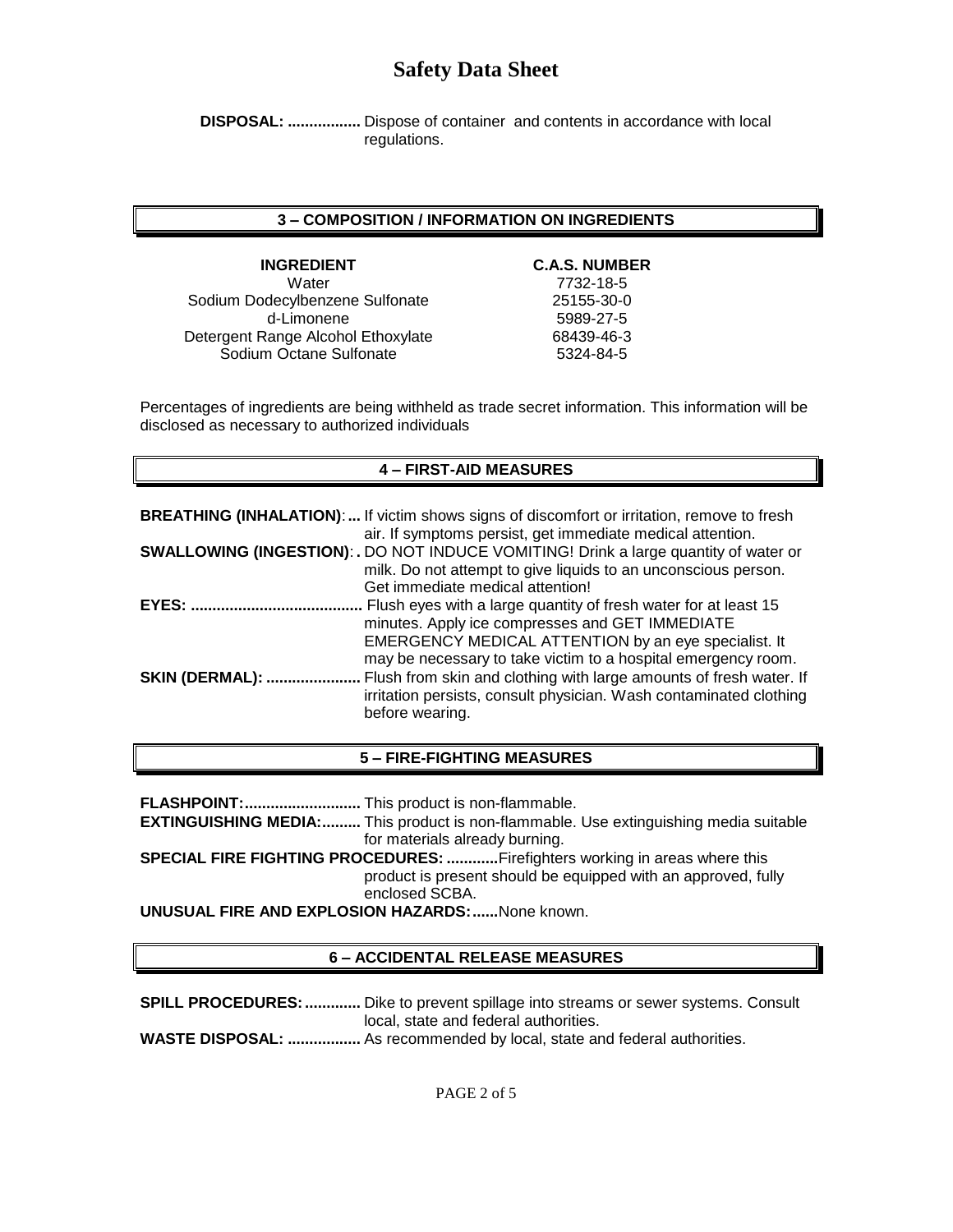## **7 – HANDLING and STORAGE**

| freezing.                                                                                                                                                                                                   |
|-------------------------------------------------------------------------------------------------------------------------------------------------------------------------------------------------------------|
|                                                                                                                                                                                                             |
| protection should not be necessary. Wear eye protection if<br>product is likely to splash. Do not place this product in an<br>unmarked container! Keep away from children! Spilled material is<br>slippery. |

#### **8 – EXPOSURE CONTROLS / PERSONAL PROTECTION**

**RESPIRATORY PROTECTION:**Not usually needed in well-ventilated areas. If needed, use a NIOSH approved respirator. **PROTECTIVE CLOTHING:.......** Nitrile or PVC gloves, and chemical splash goggles. **ADDITIONAL MEASURES: ......** Under normal use according to label instructions, special protection should not be necessary. Wear eye protection if product is likely to splash.Do not place this product in an unmarked container! Keep away from children! Spilled material is slippery.

| <b>INGREDIENT</b>                  | <b>C.A.S. NUMBER</b> | <b>PEL</b>            |
|------------------------------------|----------------------|-----------------------|
| Water                              | 7732-18-5            | No limits established |
| Sodium Dodecylbenzene Sulfonate    | 25155-30-0           | No limits established |
| d-Limonene                         | 5989-27-5            | No limits established |
| Detergent Range Alcohol Ethoxylate | 68439-46-3           | No limits established |
| Sodium Octane Sulfonate            | 5324-84-5            | No limits established |

#### **9 – PHYSICAL / CHEMICAL PROPERITES**

| APPEARANCE & ODOR:  Orange transparent liquid, citrus scented. |
|----------------------------------------------------------------|
| ODOR THRESHOLD:  N/A                                           |
|                                                                |
| MELTING POINT:  210 degrees F.                                 |
| FREEZING POINT:  N/A                                           |
| BOILING POINT: 210 degrees F.                                  |
| <b>BOILING POINT RANGE: N/A</b>                                |
| FLASHPOINT: This product is non-flammable.                     |
| <b>EVAPORATION RATE: N/A</b>                                   |
| FLAMMABILITY (solid/gas): N/A                                  |
| EXPLOSION LIMITS:  N/A                                         |
| VAPOR PRESSURE:  N/A                                           |
| VAPOR DENSITY (AIR=1): Greater than 1.                         |
| <b>SPECIFIC GRAVITY:  0.99</b>                                 |
| SOLUBILITY IN WATER:  Completely soluble.                      |
| <b>PARTITION COEFFICIENT:  N/A</b>                             |
| PAGE 3 of 5                                                    |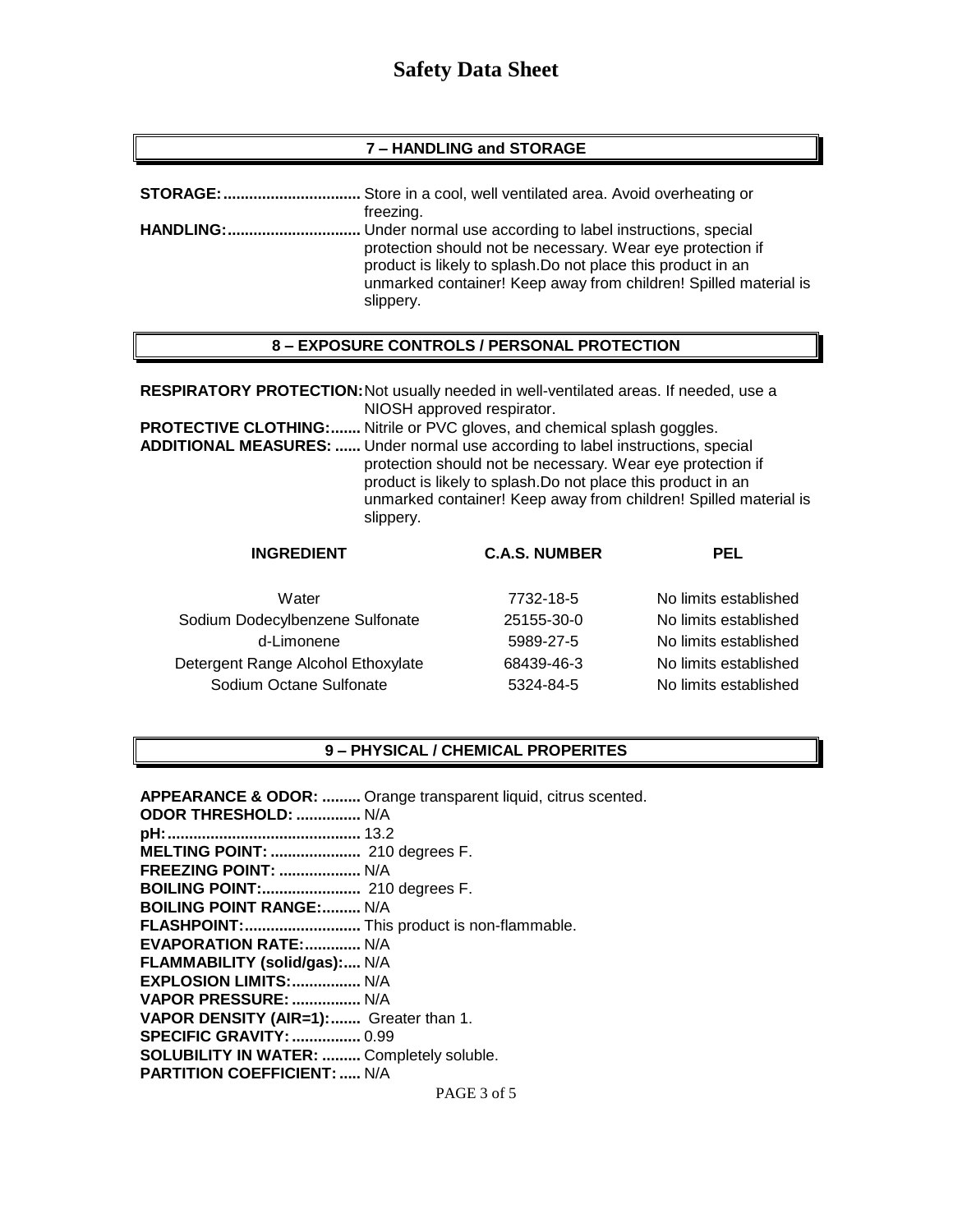| VISCOSITY:  Water thin |  |
|------------------------|--|

# **10 – STABILITY and REACTIVITY**

**STABILITY: .................................** Stable under normal conditions. HAZARDOUS DECOMP.: .......... This product not known to polymerize. **INCOMPATIBILITY:**.................... Do not mix with acids or other detergents.

## **11 – TOXICOLOGICAL INFORMATION**

**ROUTE(S) OF ENTRY:.............** Ingestion. Not likely to be inhaled in dangerous amounts. **LISTED CARCINOGEN: ...........** None over 0.1%. **MEDICAL CONDITION AGGRAVATED:..................**May aggravate pre-existing dermatitis. **INHALATION:............................** Not likely to be inhaled in hazardous amounts. Maintain adequate ventilation in the work area. **INGESTION:..............................** This material can cause irritation or damage to stomach and esophagus. **EYES:........................................** Undiluted product will cause burns or eye irritation, or possibly blindness. **SKIN (DERMAL): ......................** This product may cause burns or irritation if not removed from the skin. **ACUTE TOXICITY\* (ORAL):…… .............................**>2000 mg/kg **ACUTE TOXICITY\* (DERMAL):.. .............................**>2000 mg/kg **ACUTE TOXCITY\* (INHALATION):..........................**>20,000 ppm V (Gas), >20 mg/l (Vapor), >5 mg/l (Dust)

**\***Determined using the additivity formula for mixtures (GHS Purple Book, 3.1.3.6)

**12 – ECOLOGICAL INFORMATION**

## **ENVIRONMENTAL FATE AND DISTRIBUTION:** N/A

## **13 –DISPOSAL CONSIDERATIONS**

**WASTE DISPOSAL: .................** As recommended by local, state and federal authorities.

## **14 – TRANSPORTATION INFORMATION**

**PROPER SHIPPING NAME:.....** Not D.O.T. regulated. **HAZARD CLASS:...................... UN/NA NUMBER: ..................... PACKAGING GROUP :.............**